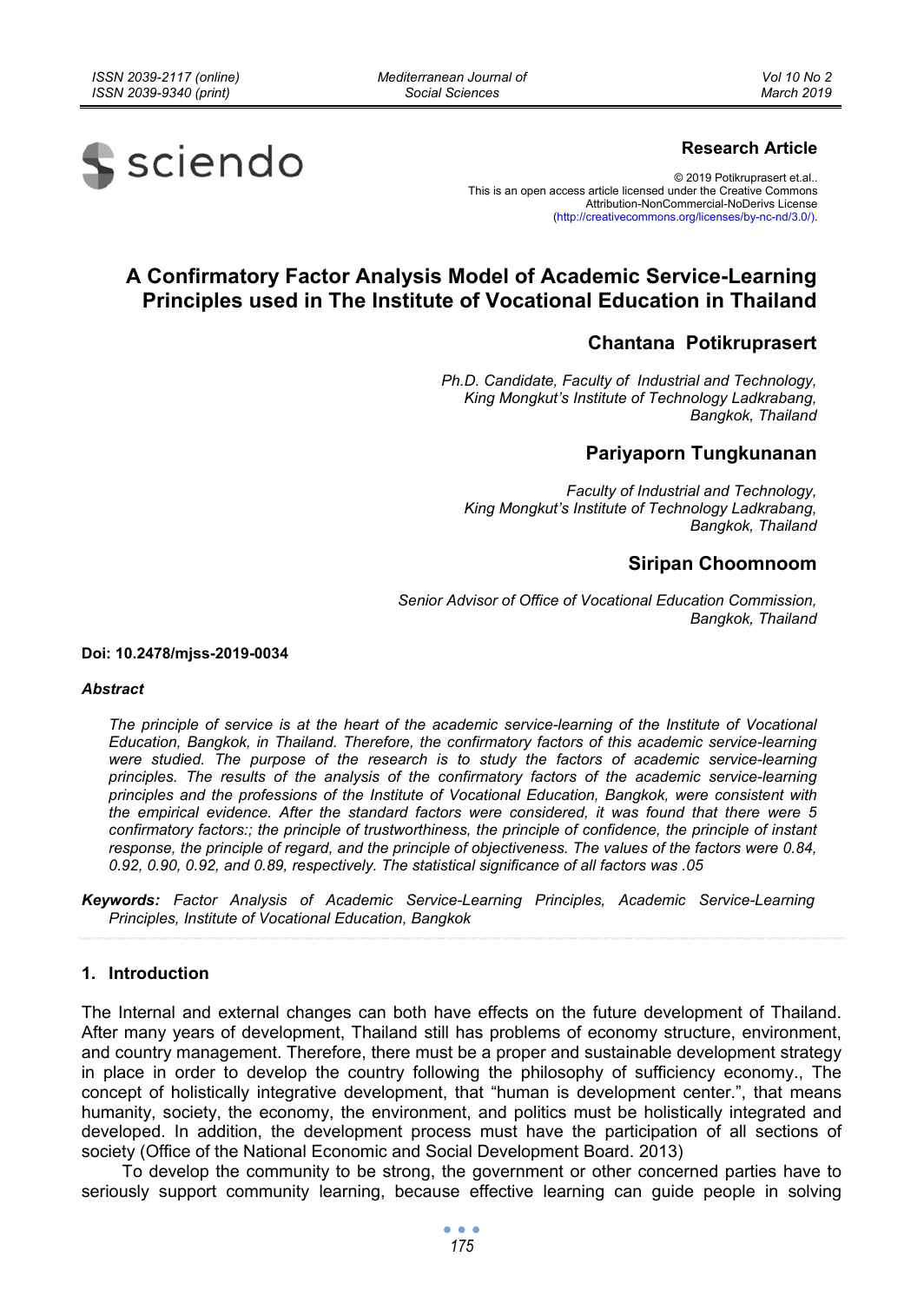| ISSN 2039-2117 (online) | Mediterranean Journal of | Vol 10 No 2 |
|-------------------------|--------------------------|-------------|
| ISSN 2039-9340 (print)  | Social Sciences          | March 2019  |

problems in their daily lives and continuously develop the community. Moreover, local wisdom is supported and the resultant benefits extended. The new economic model is an important strategy under the lead of the prime minister and specifies "stability, wealth and durability" by encouraging "internal strength" and supporting "the people" to follow "the philosophy of sufficiency economy". Many countries have issued new economic models in order to make their countries wealthy in the 21st century. The United States of America has "A Nation of Makers", the UK support "Design in Innovation", China has announced "Made in China 2025", India is driving "Made in India", and South Korea has "Creative Economy". Thailand itself has instigated "Thailand 4.0", in which the concept of "Strength Form Within" consists of three elements:; 1) Innovation Driven Proposition, 2) Entrepreneur Driven Proposition, and 3) Community Driven Proposition.

Mesinsi (2016) stated that the principle of community development needed a systematic approach, due to the fact that community development is not sustainable. The community is being changed all the time. Therefore, the community must be developed by use of a continuous learning process. There are many processes used by schools to develop the community, such as academic service-learning, making community leaders, developing learning processes, and community learning management (Thamkittipob. 2010) related with Kathleen B. Wasserman, (2010) stated many universities around the world are using service learning in courses to enhance their students' mastery of course content and commitment to social justice. Teacher education faculties have additionally experimented with service learning as a way of providing authentic field experiences at inner city schools for their teacher candidates.

The policy of the Institute of Vocational Education, Bangkok focuses on academic servicelearning, which is featured in the Vocational Education Act B.E. 2551. However, the form and the process of the academic service-learning principles of the Institute of Vocational Education, Bangkok have not been clarified. Therefore, it would be interesting to study the form of academic service-learning principles of this institute, which is under the Office of the Vocational Education Commission, in order for them to be guidelines for academic service-learning management for communities and for effective development of life quality in those communities.

# **2. Problem of Research**

The academic service is a mission of university as it stated in the third strategy that the academic service-learning and lifelong learning can support good relationship and useful for the society. It is because learning from the research can be used to develop the community, then the society can be improved and be able to stay on their own. It can be seen that university spend a lot of money for the academic service because of its importance. This is also consistent with the strategy policy and the demand of the community. (Office of the Vocational Education Commission, 2014).

# **3. Objective**

To perform a factor analysis of academic service-learning principles used in the Institute of Vocational Education, Bangkok, in Thailand.

#### **4. Methodology of Research**

#### *4.1 General Background of Research*

Concepts of service principles as defined by organizations, academicians, and researchers were studied from 1) Wittaya Danthamrongkun (2004) 2) Jittinan Nantapaiboon(2008) 3) Pisit Pipatpokakun(2008) and 4) Berry, Zeithamal and Parasuraman(1990). The ideal as defined by organizations, academicians, and researchers were studied and then synthesized. It was concluded that there were 5 a factors of academic service learning principles in the Institute of Vocational Education, Bangkok, as follows:and then synthesized. It was concluded that there were 5 a factors of academic service learning principles in the Institute of Vocational Education, Bangkok, as follows: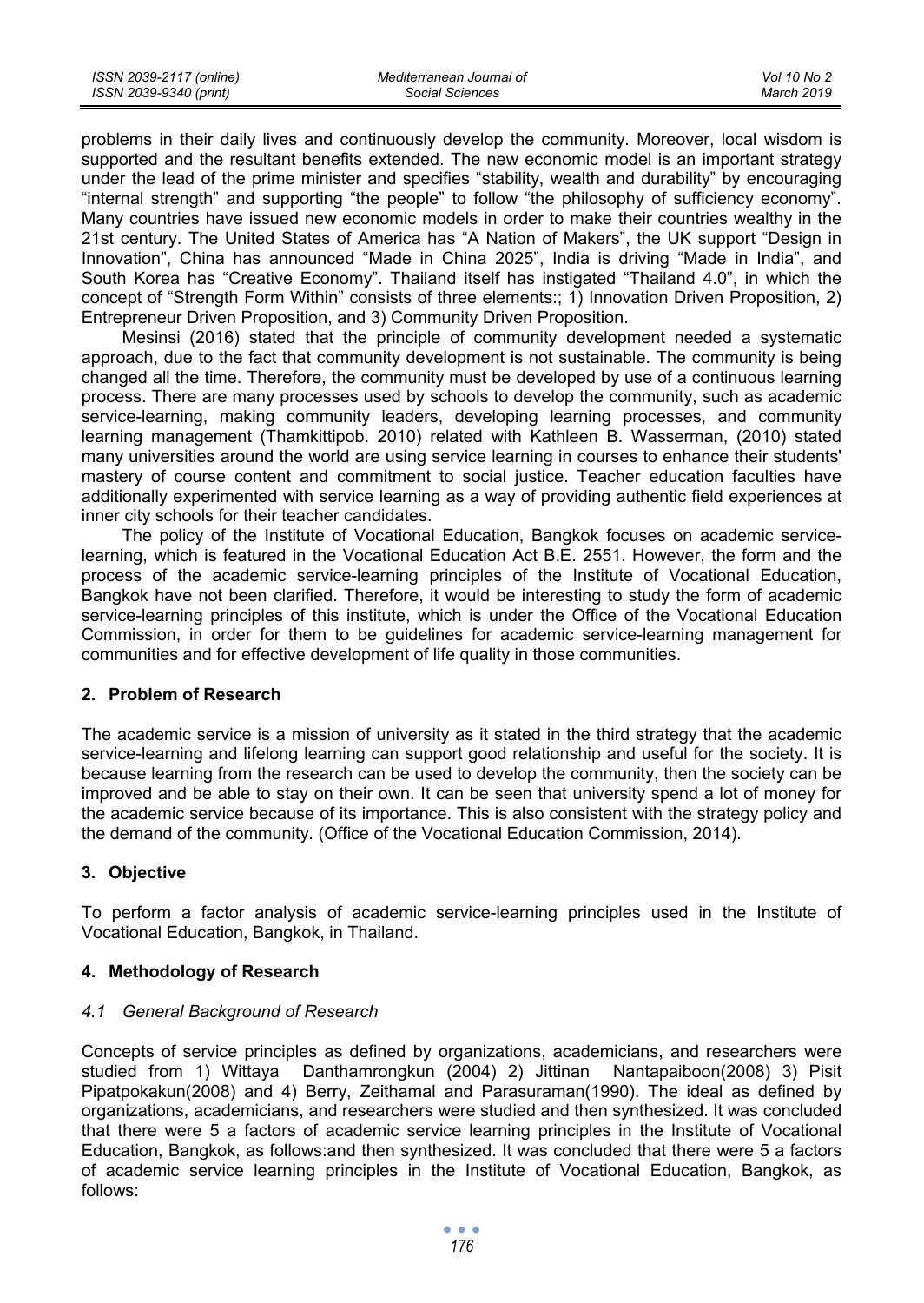- 1. The principle of trustworthiness means the knowledge and ability of the academic and professional service providers to the recipient properly, Polite and friendly
- 2. The principle of confidence means the confidence in the academic and professional services that to provide the exact service with integrity which is respond to the needs.
- 3. The principle of instant response means the readiness of the potential personnel that response for the requirement of customers in a timely manner.
- 4. The principle of regard means being courteous, willing to pay attention to the needs of the academic and professional service providers with consistently, benefit of the recipient.
- 5. The principle of objectiveness means materiality, quality of service. There are location, equipment, materials and personnel, and enables the service provider to recognize that the service provider is willing to serve.

## *4.2 Sample of Research*

# *4.2.1 Population and Samples*

Population: The population used consisted of 65 directors of vocational training colleges in Bangkok, 110 teachers and 14 directors of the vocational education institutes, which fell under the Institute of Vocational Education, Bangkok, and 250 representatives of enterprises, which cooperate with undergraduate education management. There was a population of, in total 449.

Samples: The samples used consisted of 55 directors of vocational training colleges in Bangkok, 90 teachers and 9 directors of vocational education institutes, which fell under the institute of Vocational Education, Bangkok, and 230 representatives of enterprises, which cooperate with undergraduate education management;, in total, 384 samples. The concept of confirmatory factor analysis was used to specify the size of the samples. The basic rule is that a sample from .35 should be used from 350 samples or more follow on theory of Hair [11], and that stratified random-sampling is used.

# *4.2.2 Variables*

There were 5 main factors of service principles, as follows:

- 1. The principle of trustworthiness;
- 2. The principle of confidence;
- 3. The principle of instant response;
- 4. The principle of regard, and
- 5. The principle of objectiveness

#### *4.2.3 Instrument and Procedures*

Research Instrument was the questionnaire with 5 rating scale, which there were 3 processes:

1. After the concepts, theories, researches, and relevant documentation of the academic service-learning principles of the Institute of Vocational Education, Bangkok, were studied, a questionnaire was used as a tool. This was divided into two parts, as follows.

Part 1 was a check list of general information about the informant.

Part 2 was a rating scale of five levels, used in order to ask for the confirmatory factors of the academic service-learning principles of the Institute of Vocational Education, Bangkok;, this consisted of the principles of trustworthiness, confidence, instant response, regard, and objectiveness.

The criteria of the score was as below:

| Score         |       | Level of comment |
|---------------|-------|------------------|
| 5             | means | definitely agree |
| 4             | means | agree strongly   |
| 3             | means | partly agree     |
| $\mathcal{P}$ | means | lightly agree    |
|               | means | rarely agree     |
|               |       |                  |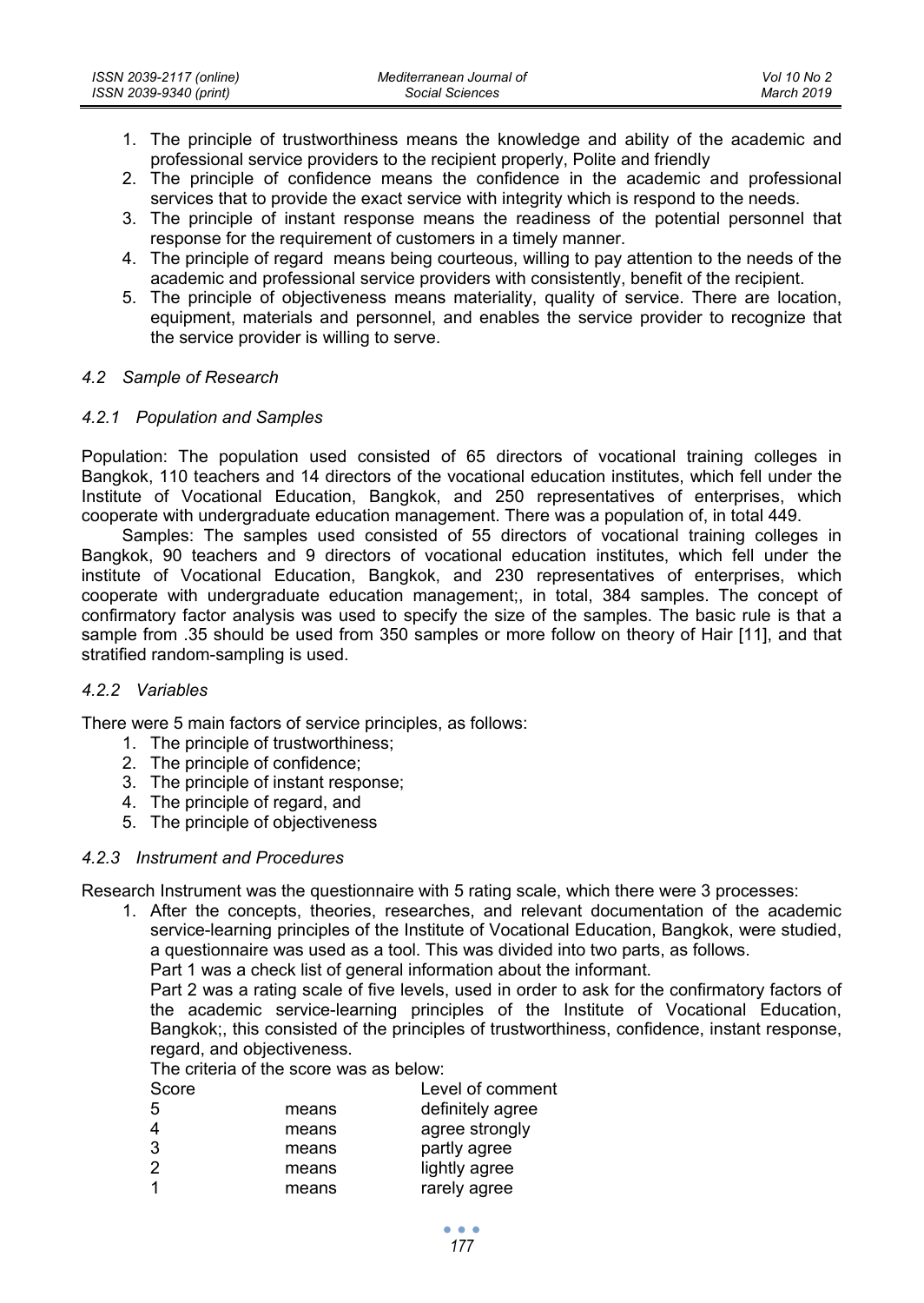- 2. To ascertain the quality of the research tool, the questionnaire was sent to five experts in order to check content validity and then analyze and find the consistency index value (IOC). The IOC between the questionnaire and the definitions should not have been lower than .50, which means a questionnaire is consistent with the definitions. The IOC in this research was  $.060 - 1.00$ .
- 3. The questionnaire was improved and corrected as per the advice of the experts. Then, the questionnaire was tested by 30 people: directors of the Institute of Vocational Education, Bangkok;, teachers and, directors of vocational training colleges, which fall under the Institute of Vocational Education, Bangkok;, and representatives of enterprises, which cooperate with undergraduate education management. After that, the reliability of the questionnaire was calculated by the way of Cronbach's Alpha (1951) the reliability ascertained was .934.

## **5. Data Collection**

The confirmatory factors of the academic service-learning principles of the Institute of Vocational Education, Bangkok, were sent to the directors of that institute and the directors of vocational training colleges in Bangkok by post and hand delivery. There are 368 replied questionnaires or 95.83 %.

## **6. Data Analysis**

The steps of confirmatory factor analysis of the academic service-learning principles of the Institute of Vocational Education, Bangkok, were as follows:.

- 1. The general information of the informant was analyzed by frequency value and percentage.
- 2. The level of comment on service principle was analyzed by mean and standard deviation.
- 3. Confirmatory Factor Analysis: CFA was used to analyze the service principles of the Institute of Vocational Education, Bangkok.

### **7. Results of Research**

#### *7.1 Results of general information*

**Table 1:** Quantities and percentages of general information

| <b>Variables</b>    | <b>General Status</b>                                                                     | Quantity | Percentage |
|---------------------|-------------------------------------------------------------------------------------------|----------|------------|
|                     | Director of the Institute of Vocational Education, Bangkok                                | 11       | 2.99       |
|                     | Director of vocational training college in Bangkok                                        | 50       | 13.59      |
| Position in the     | Teacher                                                                                   | 83       | 22.55      |
| present             | Representative of enterprises, which cooperate with undergraduate<br>education management | 224      | 60.87      |
|                     | Total                                                                                     | 368      | 100.00     |
|                     | Minburi Technical College                                                                 | 74       | 20.11      |
|                     | Kanchanapisek Technical College Mahanakorn                                                | 22       | 5.98       |
|                     | Donmueang Technical College                                                               | 6        | 1.63       |
|                     | <b>Dusit Technical College</b>                                                            | 29       | 7.88       |
|                     | Rajasittharam Technical College                                                           | 40       | 10.87      |
| Vocational training | Saowabha Vocational College                                                               | 13       | 3.53       |
| colleges, which     | Thon Buri Vocational Education College                                                    | 8        | 2.17       |
| participates in     | Inthrachai Commercial College                                                             | 28       | 7.61       |
| academic service-   | Bangna Commercial College                                                                 | 7        | 1.90       |
| learning            | <b>Chetupon Commercial College</b>                                                        | 38       | 10.33      |
|                     | Thon Buri Commercial College                                                              | 19       | 5.16       |
|                     | Golden Jubilee Goldsmith College                                                          | 16       | 4.35       |
|                     | Kanchanapisek Vocational Training College<br>Nong Chok                                    | 68       | 18.48      |
|                     | Total                                                                                     | 368      | 100.00     |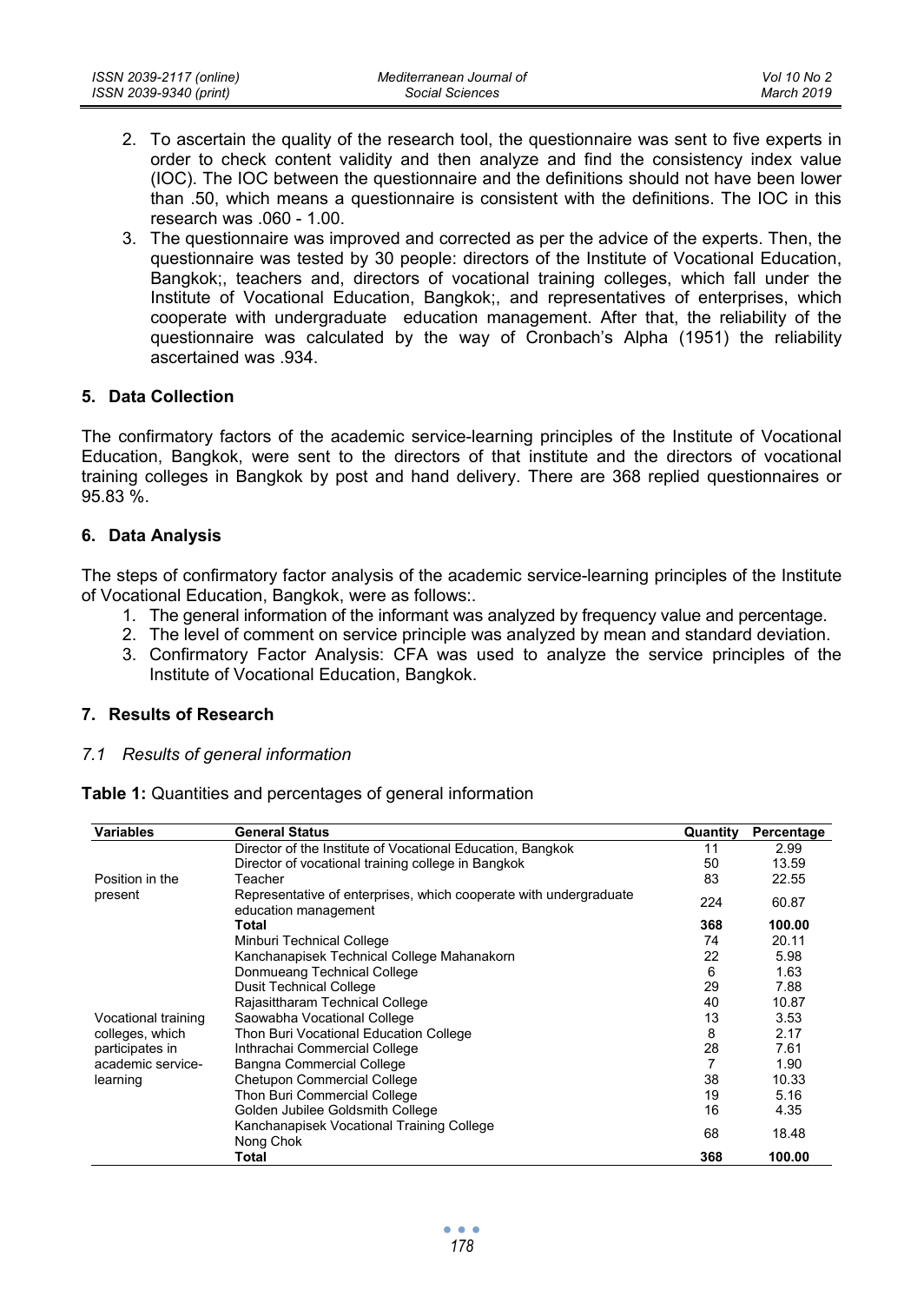| ISSN 2039-2117 (online) | Mediterranean Journal of | Vol 10 No 2 |
|-------------------------|--------------------------|-------------|
| ISSN 2039-9340 (print)  | Social Sciences          | March 2019  |

Table 1 showed that the largest group of informants comprised 224 representatives of enterprises, who cooperate with undergraduate education management, at 60.87 %. The second comprised 83 teachers, at 22.55 %, and the last comprised 11 directors of the Institute of Vocational Education, Bangkok, at 2.99%

Most informants were from Minburi Technical College, with 74 people, or 20.11 %. The second were largest group of informants were from Kanchanapisek Vocational Training College, Nong Chok, with 68 people, or 18.48%. The smallest group of informants comprised six, or 1.63%, from Donmueang Technical College.

**Table 2:** Means and standard deviations of the academic service-learning principles and professions of the Institute of Vocational Education, Bangkok

| <b>Variables</b>              | $\bar{\mathbf{x}}$ | S.D. | Meaning |
|-------------------------------|--------------------|------|---------|
| Principle of trustworthiness  | 4.41               | 0.59 | Good    |
| Principle of confidence,      | 4.46               | 0.59 | Good    |
| Principle of instant response | 4.44               | 0.59 | Good    |
| Principle of regard           | 4.38               | 0.59 | Good    |
| Principle of objectiveness    | 4.44               | 0.60 | Good    |

Table 2 shows that the variable of the principle of confidence,  $(\overline{X} = 4.46)$ , had the highest mean. The variables with the second highest mean were the principle of instant response and the principle of objectiveness ( $\overline{X} = 4.44$ ). The lowest mean was the principle of regard ( $\overline{X} = 4.38$ ). All variables are at a "good" level.

## *7.2 Analytical results of the confirmatory factors of the academic service-learning principles and professions of the Institute of Vocational Education, Bangkok*

**Table 3:** Assumption analysis results of the confirmatory factors of the academic service-learning principles and professions of the Institute of Vocational Education, Bangkok

| <b>Variables</b>                                                                                              | <b>KMO</b> | <b>Bartlett's Test of</b><br><b>Sphericity</b> | Sig. |
|---------------------------------------------------------------------------------------------------------------|------------|------------------------------------------------|------|
| The academic service-learning principles and professions of the<br>Institute of Vocational Education, Bangkok | 0.91       | 1945 42                                        | 0.00 |

From Table 3, the assumption analysis results of the confirmatory factors of the academic servicelearning principles and professions of the Institute of Vocational Education, Bangkok, had a KMO > 0.5, and Bartlett's Test of Sphericity had statistical significance at .05; this means the information is suitable with the confirmatory factor analysis. After it was analyzed with construct validity, it was found that the variables of the academic service-learning principles and professions of the Institute of Vocational Education; Bangkok, had one over Initial Eigenvalues and factors. This means that all questions were factors of the variables of the academic service-learning principles and professions of the Institute of Vocation Education, Bangkok.

**Table 4:** Correlation values of the variables of principle of trustworthiness, principle of confidence, principle of instant response, principle of regard, and principle of objectiveness

| Variables      |                     | b2                                                           | b3                    | b4                  | b5    |
|----------------|---------------------|--------------------------------------------------------------|-----------------------|---------------------|-------|
| b1             | .000                |                                                              |                       |                     |       |
| b <sub>2</sub> | $.858$ **           |                                                              |                       |                     |       |
| b3             | $.806$ <sup>"</sup> |                                                              |                       |                     |       |
| b4             | .774                |                                                              |                       | 000. ا              |       |
| b5             | 725                 | $\begin{array}{l} 1.000 \\ .832 \\ .833 \\ .806 \end{array}$ | 1.000<br>.836<br>.783 | $.855$ <sup>*</sup> | 1.000 |

 $*$  p < .01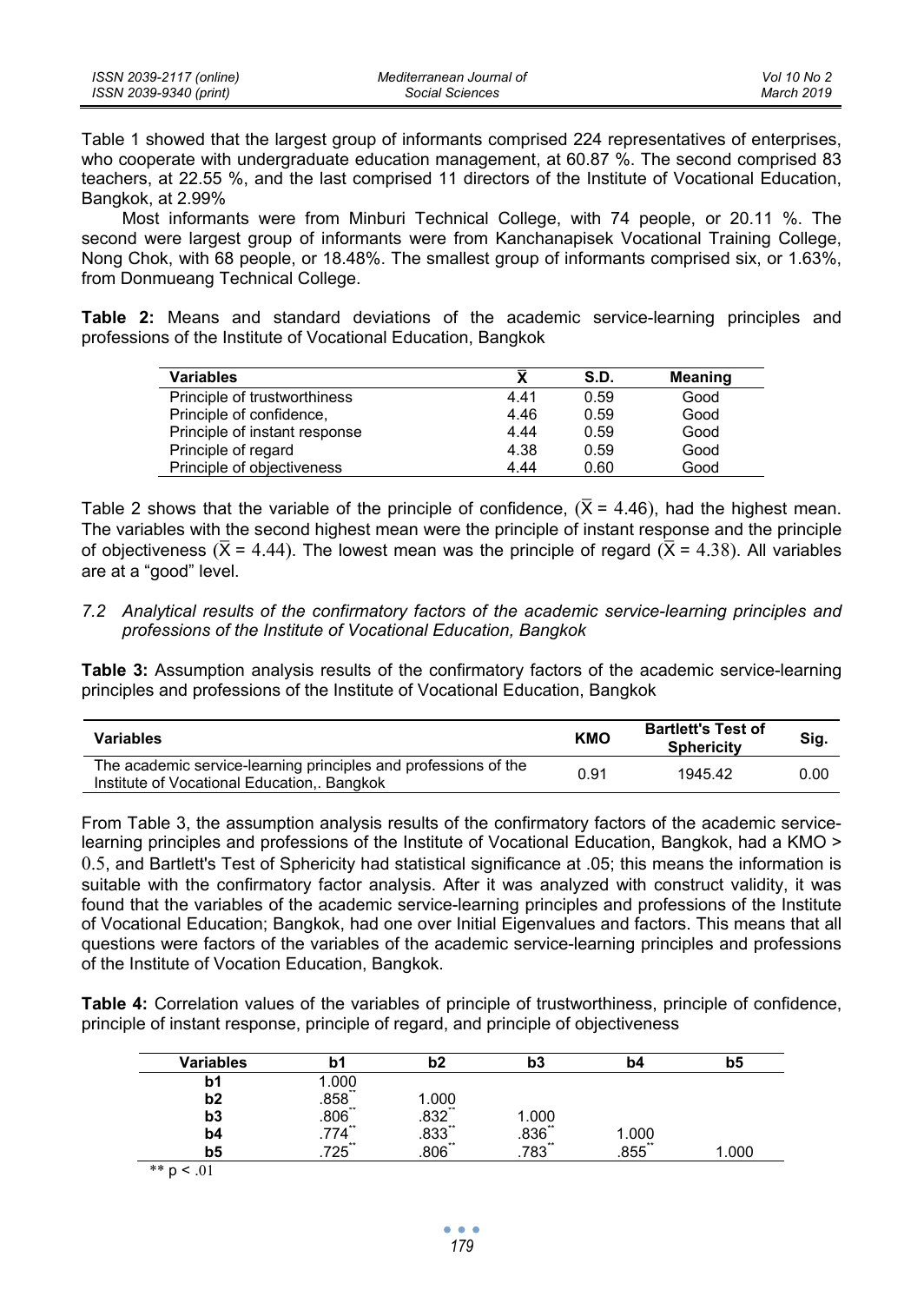| ISSN 2039-2117 (online) | Mediterranean Journal of | Vol 10 No 2 |
|-------------------------|--------------------------|-------------|
| ISSN 2039-9340 (print)  | Social Sciences          | March 2019  |

From Table 4, all variables were related and had statistical significance at .01; the highest related principles were the principle of trustworthiness (b1) and the principle of confidence (b2). Their correlation value was 0.858. The second highest related principles were the principle of regard (b4) and the principle of objectiveness (b5). Their correlation value was at 0.855 The least were the principle of trustworthiness and the principle of objectiveness. Their correlation was at 0.725.

**Table 5:** Analytical results of the confirmatory factors of the academic service-learning principles and professions of the Institute of Vocational Education, Bangkok.

| <b>Visible Variables</b>                                                                                       | <b>Value of Factors</b> |  |  |
|----------------------------------------------------------------------------------------------------------------|-------------------------|--|--|
| Principle of trustworthiness                                                                                   | $0.84*$                 |  |  |
| Principle of confidence,                                                                                       | $0.92*$                 |  |  |
| Principle of instant response                                                                                  | $0.90*$                 |  |  |
| Principle of regard                                                                                            | $0.92*$                 |  |  |
| Principle of objectiveness                                                                                     | $0.89*$                 |  |  |
| * p < .05, $\chi^2$ = 5.26, df = 4, $\chi^2$ / df = 1.32, p-value= 0.26, GFI = 0.99, AGFI = 0.98, RMSEA = 0.03 |                         |  |  |

Table 5 shows the harmony analytical results of the academic service-learning principles and professions of the Institute of Vocational Education, Bangkok, and the visible information. It was found that the analytical results harmonized with the visible information. The Chi-square value was different from 0, and had no statistical significance ( $\chi^2$  = 5.26, df = 4,  $\chi^2$ / df = 1.32, p-value = 0.26). The Goodness of – Fit Index (GFI) was at 0.99, the Adjusted Goodness of Fit (AGFI) was at 0.98, and the Root Mean Square Error of Approximation (RMSEA) was at 0.03. Therefore, it can be concluded that the analytical results of the academic service-learning principles and professions of the Institute of Vocational Education, Bangkok, was harmonized with the visible information, as shown in the Figure 1:



Chi-Square=5.26, df=4, P-value=0.26121, RMSEA=0.029

**Figure 1**. Analytical result of the confirmatory factors of the academic service-learning principles

From Figure1 shows the analytical results of the confirmatory factors of the academic servicelearning principles and professions of the Institute of Vocational Education, Bangkok. There were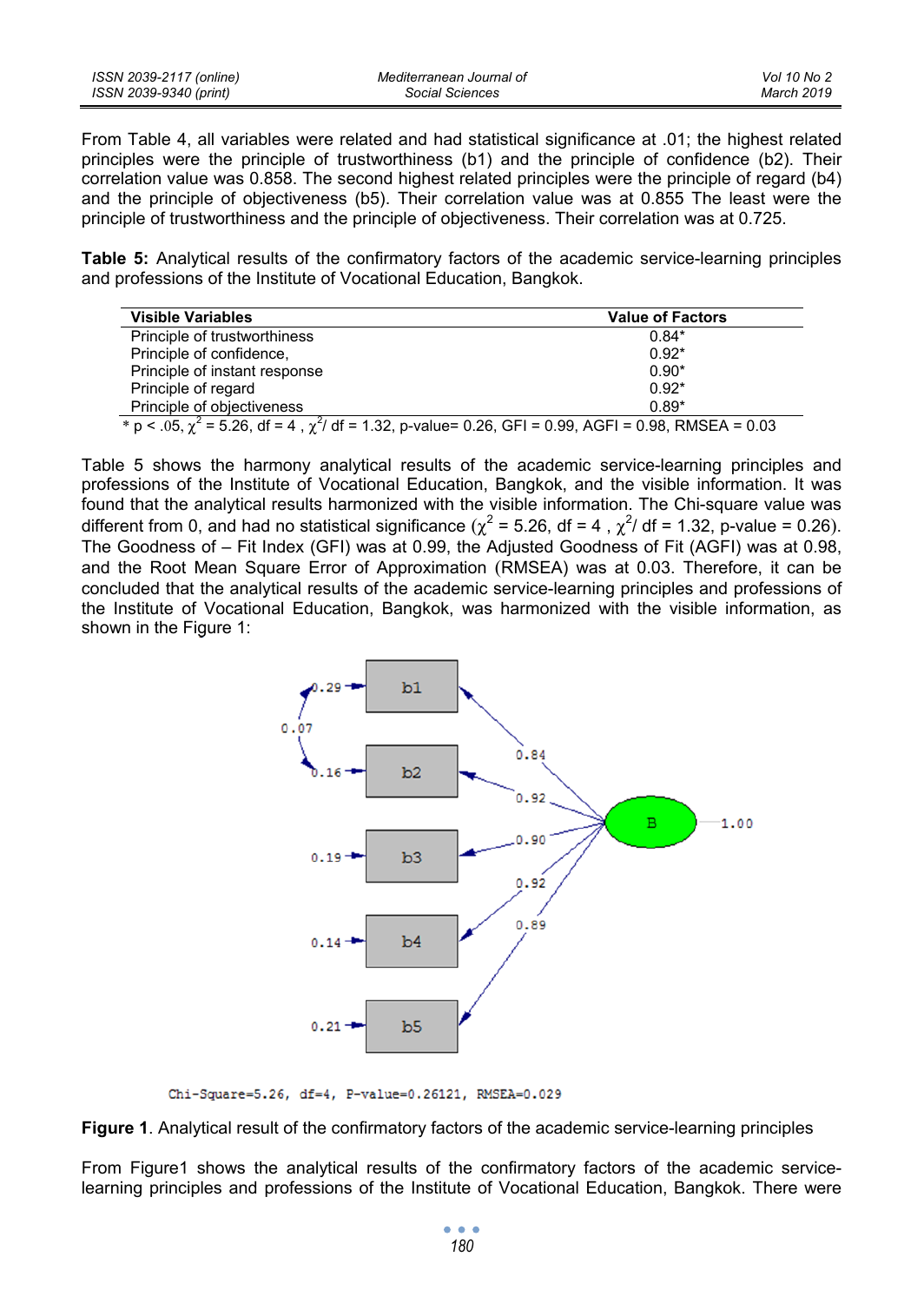five visible variables; the principles of trustworthiness, confidence, instant response, regard, and objectiveness. Their values was at 0.84, 0.92, 0.90, 0.92, and 0.89, respectively; all values had statistical significance at .05

# **8. Discussion**

The analytical results of the confirmatory factors of the academic service-learning principles and professions of the Institute of Vocational Education, Bangkok, show that the factor principles of confidence and of regard had the highest value, at 0.92. This is because instilling confidence and having the best regard towards the service users are the most important principles of service. Service itself means those activities or advantages that a business offers to the customer, in order to satisfy that customer make them pleased with the service. This is consistent with Štefan Chudý (2008) stated that a functional model of competences, which will be veri ed in practice and subsequent are section on the professional preparation of social pedagogues at TBU in Zlin. We shall base upon the knowledge and observations contained in the current professional literature as well as working practices (i.e. praxis). Decision-making competences – on which our attention and activities are focused in this paper, are highly specific competences. e decision-making competence is not understood (by us) from the perspective of technical, economic, or social policies, but rather from the perspective of key competences – which are the load-bearing competences, and at the same time, include within themselves a dimension of other competences and these individual competences intermingle to various degrees as does their content. Ligeti, and Oravecz, (2009), who researched "communication of corporate enterprises in Hungary," and found that all enterprises require profit. However, all enterprises need to be responsible to society. Many enterprises create charitable activities that are suitable with their communication plans, but simultaneously pay less attention towards questions about their reliability. This is agreed with Brown, Bettina Lankard (1998) founded that service learning, like apprenticeship and school-towork, contextualizes student learning. It provides an environment in which students can acquire organizational, team, problem-solving, and other skills, attitudes, and capabilities necessary for future work and learning. This ERIC Digest looks at service learning: what it is and how it supports vocational and career development outcomes. This is consistent with Chaloemkiat et al. (2006), which studied the present condition of the academic service-learning of Chandrakasem Rajabhat University). It was found that universities should instill academic service-learning, in order to deliver necessary education to society, not to gain profit. Also Kiely, Richard (2005) stated that the servicelearning model presented here offers researchers a number of conceptual categories that need more thorough examination in diverse service-learning programs. This study is one of many steps to be taken to address theoretical and empirical gaps in moving the normative vision for serviceleaning toward transformative practice and impact. For the service-learning field to realize such a vision, it is necessary to develop a unified and comprehensive experiential learning theory grounded in, and highlighting dimensions of, learning that is both transform.

# **9. Conclusions**

The analytical results of the confirmatory factors of the academic service-learning principles and professions of the Institute of Vocational Education, Bangkok was harmonized with the visible information. In addition, the analysis results showed that there were 5 visible variables; the principles of trustworthiness, confidence, instant response, regard, and objectiveness. Their values were at 0.84, 0.92, 0.90, 0.92, and 0.89, respectively; all values had statistical significance at .05.

# **10. Acknowledgements**

I would like to express my sincere thanks to the special expert and others person for suggestions and all their help for my research.